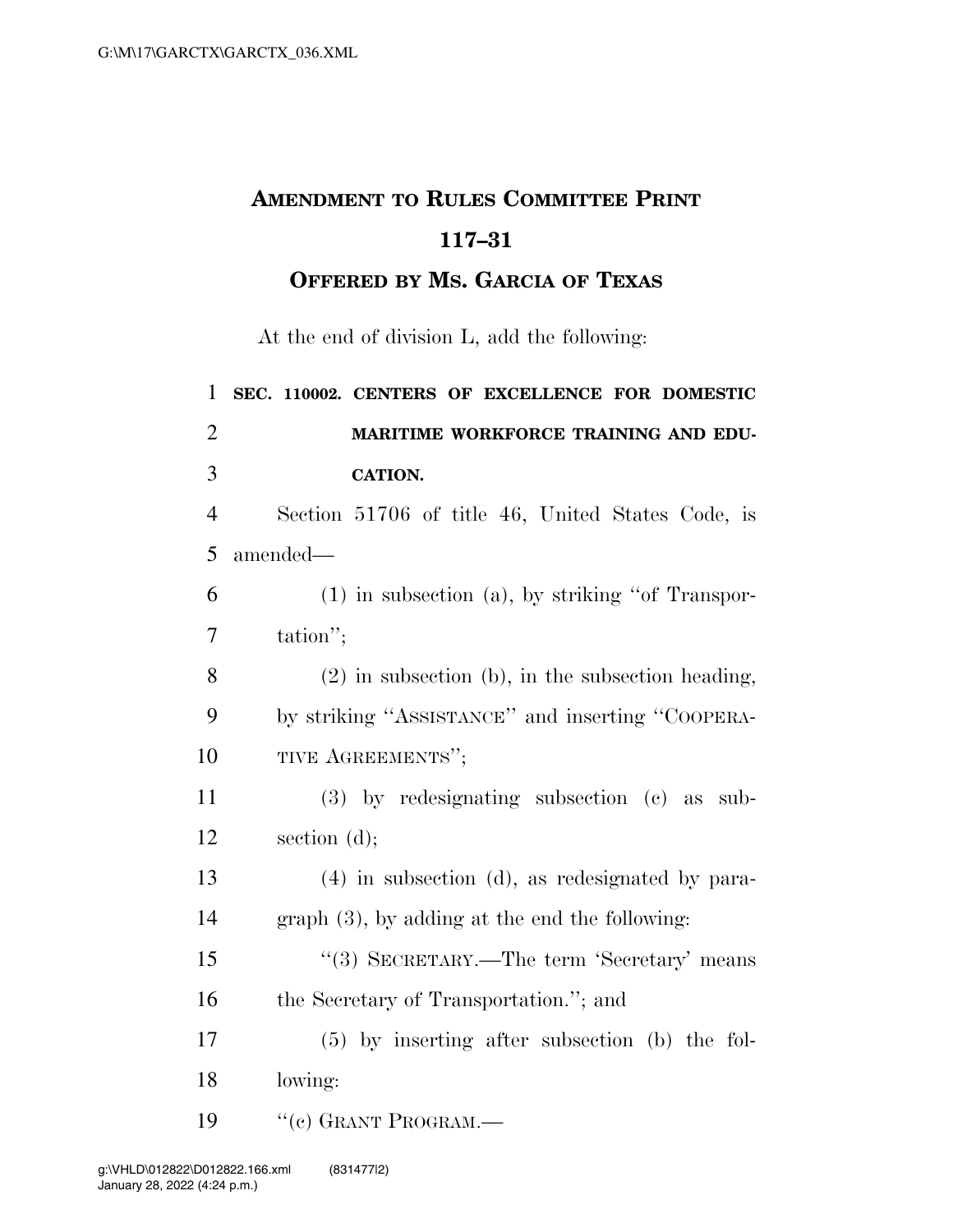| $\mathbf{1}$   | $``(1)$ DEFINITION OF ELIGIBLE INSTITUTION.—                |
|----------------|-------------------------------------------------------------|
| $\overline{2}$ | In this subsection, the term 'eligible institution'         |
| 3              | means a postsecondary educational institution as            |
| $\overline{4}$ | such term is defined in section 3 of the Carl D. Per-       |
| 5              | kins Career and Technical Education Act of 2006             |
| 6              | $(20 \text{ U.S.C. } 2302)$ that offers a 2-year program of |
| 7              | study, a 1-year program of training, or is a postsec-       |
| 8              | ondary vocational institution.                              |
| 9              | "(2) GRANT AUTHORIZATION.—                                  |
| 10             | "(A) IN GENERAL.—Not later than 1 year                      |
| 11             | after the date of enactment of the Maritime Ad-             |
| 12             | ministration Authorization and Improvement                  |
| 13             | Act, the Secretary, in consultation with the Sec-           |
| 14             | retary of Labor and the Secretary of Education,             |
| 15             | may award maritime career training grants to                |
| 16             | eligible institutions for the purpose of devel-             |
| 17             | oping, offering, or improving educational or ca-            |
| 18             | reer training programs for American workers                 |
| 19             | related to the maritime workforce.                          |
| 20             | "(B) GUIDELINES.—Not later than 1 year                      |
| 21             | after the date of enactment of the Maritime Ad-             |
| 22             | ministration Authorization and Improvement                  |
| 23             | Act, the Secretary shall—                                   |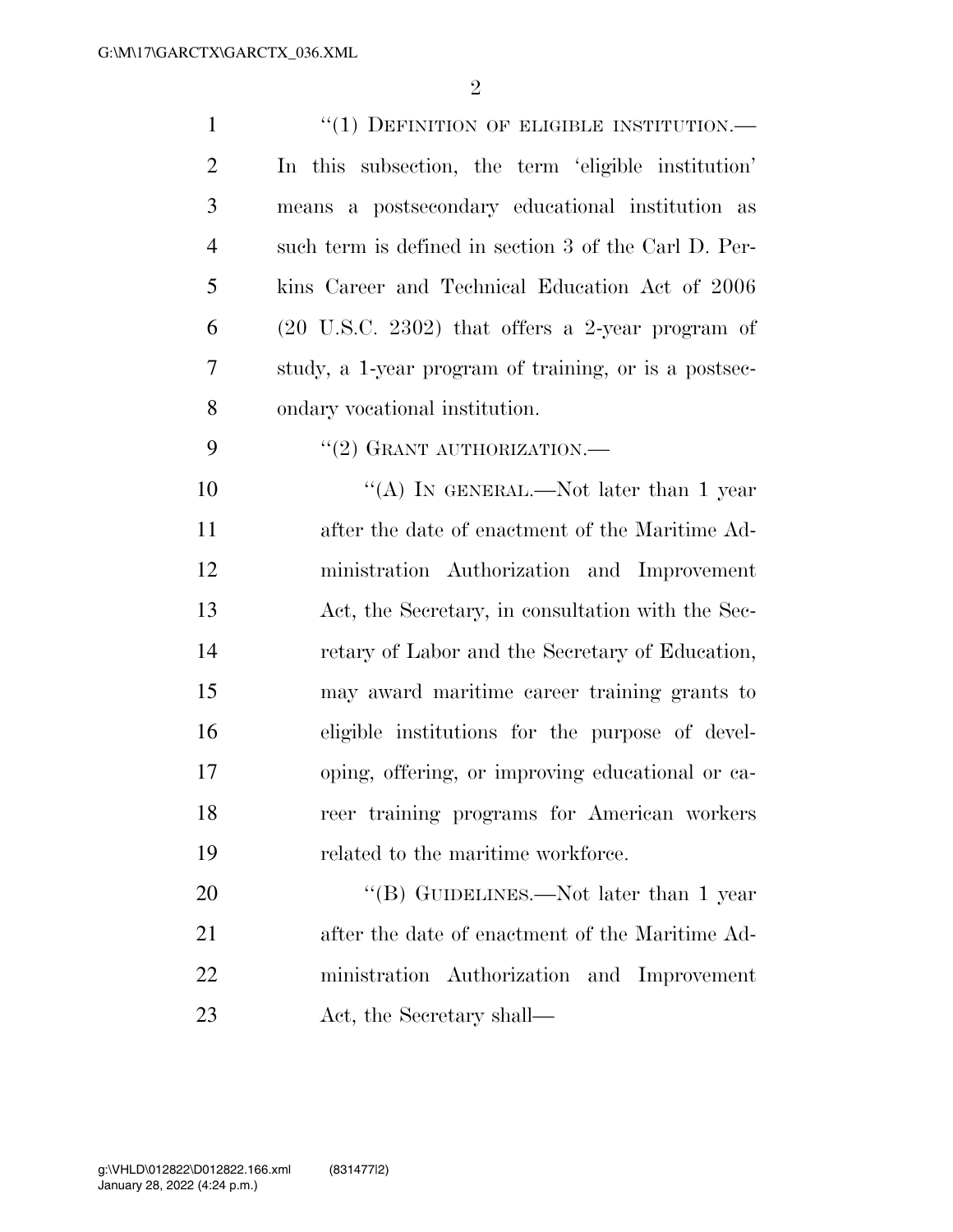| $\mathbf{1}$   | "(i) promulgate guidelines for the               |
|----------------|--------------------------------------------------|
| $\overline{2}$ | submission of grant proposals under this         |
| 3              | subsection; and                                  |
| $\overline{4}$ | "(ii) publish and maintain such guide-           |
| 5              | lines on the website of the Department of        |
| 6              | Transportation.                                  |
| 7              | "(3) LIMITATIONS.—The Secretary may not          |
| 8              | award a grant under this subsection in an amount |
| 9              | that is more than $$20,000,000$ .                |
| 10             | $``(4)$ REQUIRED INFORMATION.—                   |
| 11             | "(A) IN GENERAL.—An eligible institution         |
| 12             | that desires to receive a grant under this sub-  |
| 13             | section shall submit to the Secretary a grant    |
| 14             | proposal that includes a detailed description    |
| 15             | $of-$                                            |
| 16             | "(i) the specific project for which the          |
| 17             | grant proposal is submitted, including the       |
| 18             | manner in which the grant will be used to        |
| 19             | develop, offer, or improve an educational        |
| 20             | or career training program that is suited        |
| 21             | to maritime industry workers;                    |
| 22             | "(ii) the extent to which the project            |
| 23             | for which the grant proposal is submitted        |
| 24             | will meet the educational or career training     |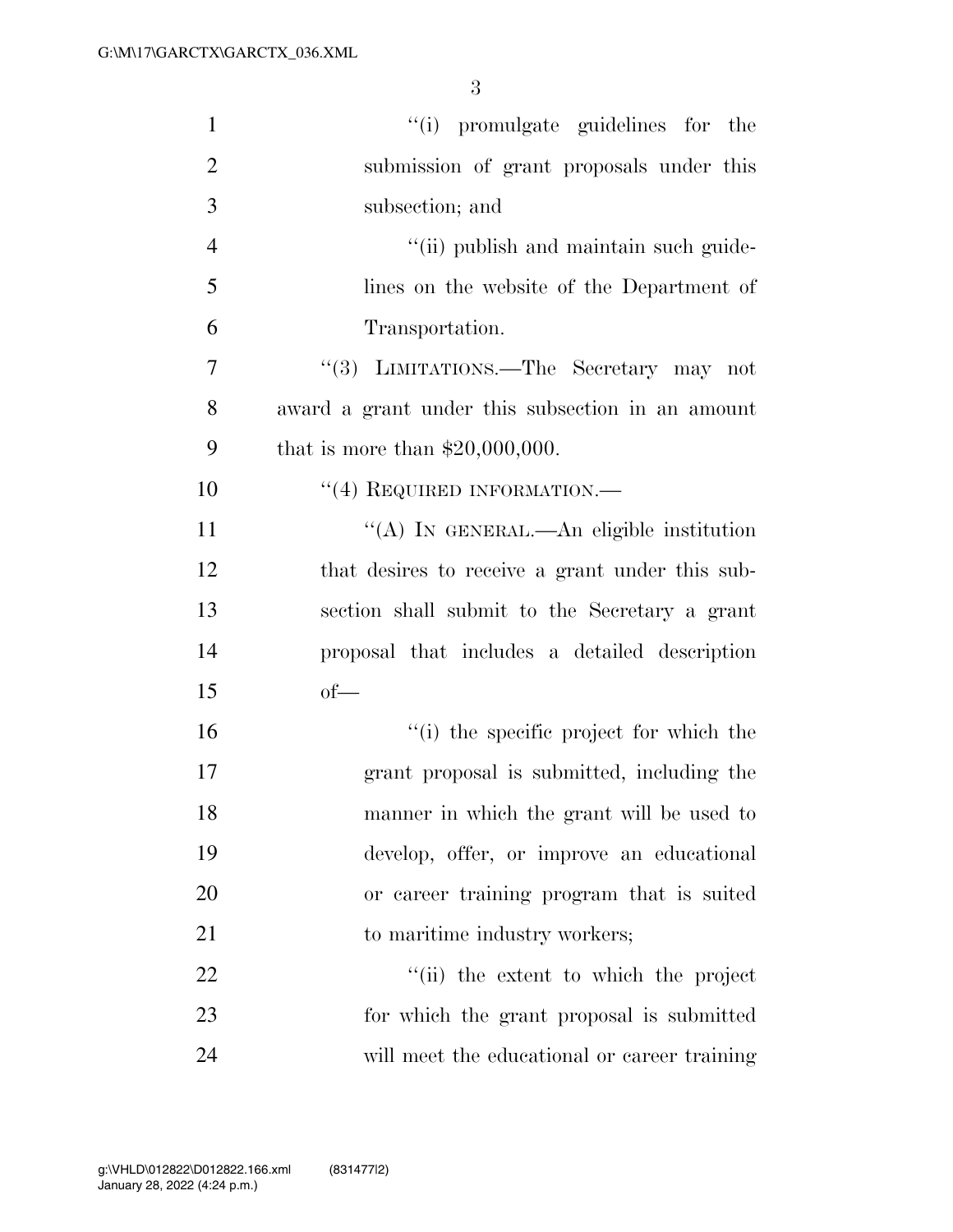| $\mathbf{1}$   | needs of maritime workers in the commu-          |
|----------------|--------------------------------------------------|
| $\overline{2}$ | nity served by the eligible institution;         |
| 3              | "(iii) the extent to which the project           |
| $\overline{4}$ | for which the grant proposal is submitted        |
| 5              | fits within any overall strategic plan devel-    |
| 6              | oped by an eligible community; and               |
| 7              | "(iv) any previous experience of the             |
| 8              | eligible institution in providing maritime       |
| 9              | educational or career training programs.         |
| 10             | "(B) COMMUNITY OUTREACH REQUIRED.—               |
| 11             | In order to be considered by the Secretary, a    |
| 12             | grant proposal submitted by an eligible institu- |
| 13             | tion under this subsection shall—                |
| 14             | "(i) demonstrate that the eligible in-           |
| 15             | stitution-                                       |
| 16             | $\lq\lq$ reached out to employers to             |
| 17             | identify—                                        |
| 18             | "(aa) any shortcomings in                        |
| 19             | existing maritime educational                    |
| 20             | and career training opportunities                |
| 21             | available to workers in the com-                 |
| 22             | munity; and                                      |
| 23             | "(bb) any future employ-                         |
| 24             | ment opportunities within the                    |
| 25             | community and the educational                    |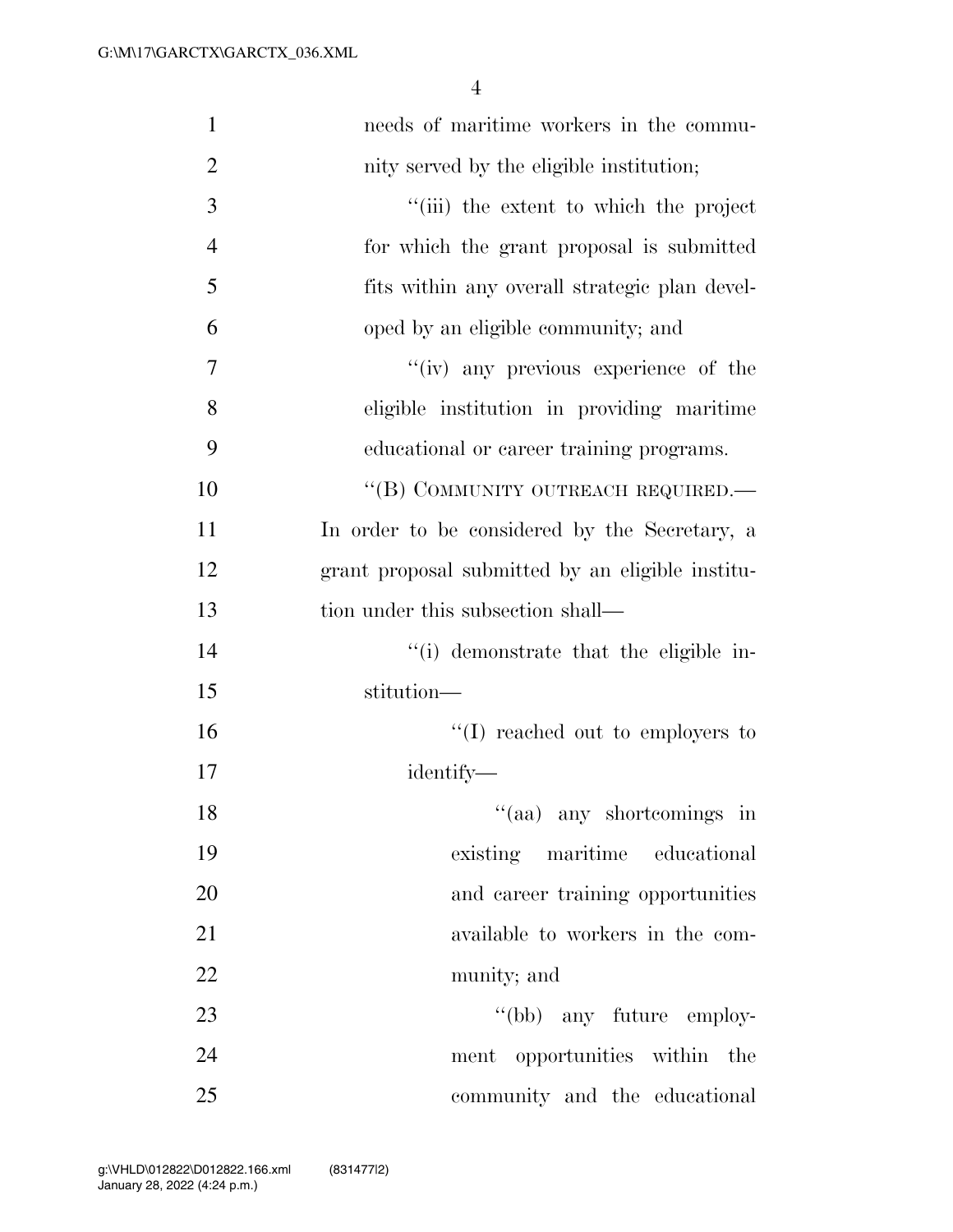| $\mathbf{1}$   | and career training skills re-           |
|----------------|------------------------------------------|
| $\overline{2}$ | quired for workers to meet the           |
| 3              | future maritime employment de-           |
| $\overline{4}$ | mand; and                                |
| 5              | "(II) reached out to other simi-         |
| 6              | larly situated institutions in an effort |
| $\tau$         | to benefit from any best practices that  |
| 8              | may be shared with respect to pro-       |
| 9              | viding maritime educational or career    |
| 10             | training programs to workers eligible    |
| 11             | for training; and                        |
| 12             | "(ii) include a detailed description     |
| 13             | $of$ —                                   |
| 14             | $\lq\lq$ the extent and outcome of       |
| 15             | the outreach conducted under clause      |
| 16             | (i);                                     |
| 17             | $\lq\lq$ (II) the extent to which the    |
| 18             | project for which the grant proposal is  |
| 19             | submitted will contribute to meeting     |
| 20             | any shortcomings identified under        |
| 21             | clause $(i)(I)(aa)$ or any maritime edu- |
| 22             | cational or career training needs iden-  |
| 23             | tified under clause $(i)(I)(bb)$ ; and   |
| 24             | $\lq\lq$ (III) the extent to which em-   |
| 25             | ployers, including small- and medium-    |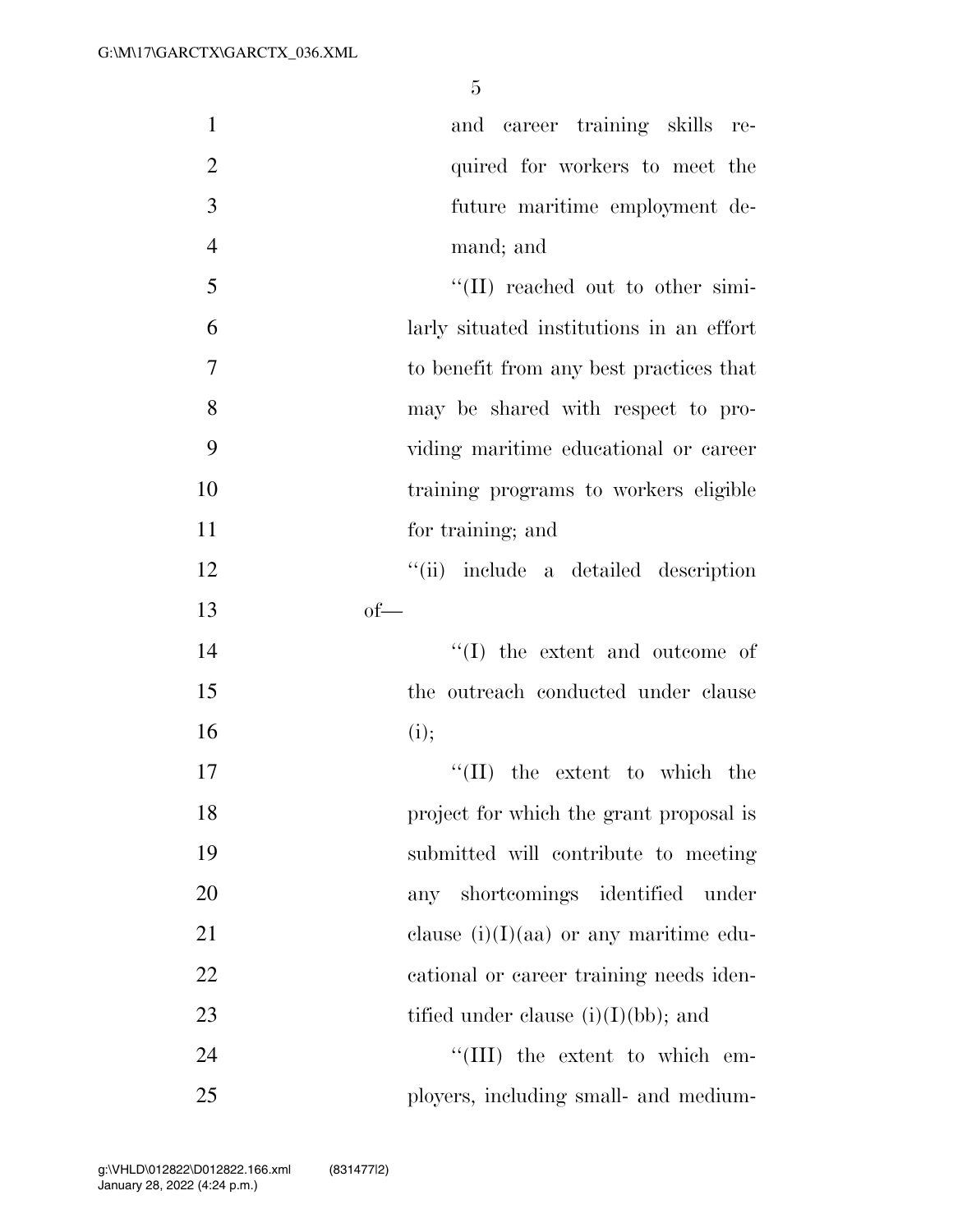| $\mathbf{1}$   | sized firms within the community,              |
|----------------|------------------------------------------------|
| $\overline{2}$ | have demonstrated a commitment to              |
| 3              | employing workers who would benefit            |
| $\overline{4}$ | from the project for which the grant           |
| 5              | proposal is submitted.                         |
| 6              | $``(5)$ CRITERIA FOR AWARD OF GRANTS.—         |
| $\overline{7}$ | "(A) IN GENERAL.—Subject to the appro-         |
| 8              | priation of funds, the Secretary shall award a |
| 9              | grant under this subsection based on—          |
| 10             | "(i) a determination of the merits of          |
| 11             | the grant proposal submitted by the eligi-     |
| 12             | ble institution to develop, offer, or improve  |
| 13             | maritime educational or career training        |
| 14             | programs to be made available to workers;      |
| 15             | "(ii) an evaluation of the likely em-          |
| 16             | ployment opportunities available to workers    |
| 17             | who complete a maritime educational or         |
| 18             | career training program that the eligible      |
| 19             | institution proposes to develop, offer, or     |
| 20             | improve;                                       |
| 21             | "(iii) an evaluation of prior demand           |
| 22             | for training programs by workers in the        |
| 23             | community served by the eligible institu-      |
| 24             | tion, as well as the availability and capac-   |
| 25             | ity of existing maritime training programs     |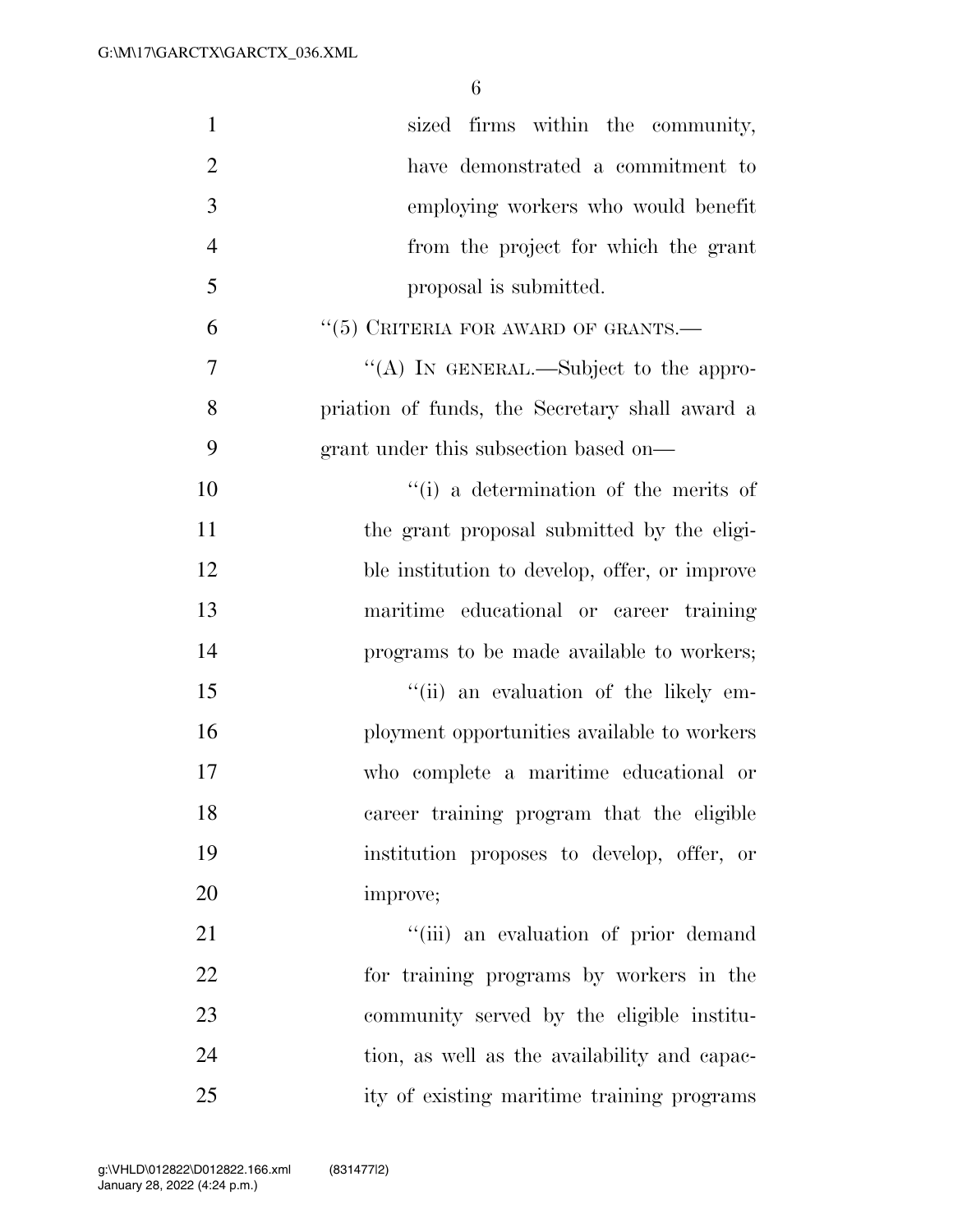| $\mathbf{1}$   | to meet future demand for training pro-                 |
|----------------|---------------------------------------------------------|
| $\overline{2}$ | grams; and                                              |
| 3              | "(iv) any prior designation of an insti-                |
| $\overline{4}$ | tution as a Center of Excellence for Do-                |
| 5              | mestic Maritime Workforce Training and                  |
| 6              | Education.                                              |
| 7              | $\lq\lq (B)$<br>MATCHING<br>REQUIREMENTS.-A             |
| 8              | grant awarded under this subsection may not             |
| 9              | be used to satisfy any private matching require-        |
| 10             | ment under any other provision of law.                  |
| 11             | $\cdot\cdot$ (6) PUBLIC REPORT.—Not later than Decem-   |
| 12             | ber 15 in each of the calendar years 2021 through       |
| 13             | 2023, the Secretary shall make available on a pub-      |
| 14             | lically available website a report and provide a brief- |
| 15             | ing to the Committee on Commerce, Science, and          |
| 16             | Transportation of the Senate and the Committee on       |
| 17             | Transportation and Infrastructure of the House of       |
| 18             | Representatives—                                        |
| 19             | "(A) describing each grant awarded under                |
| 20             | this subsection during the preceding fiscal year;       |
| 21             | $\lq\lq$ (B) assessing the impact of each award of      |
| 22             | a grant under this subsection in a fiscal year          |
| 23             | preceding the fiscal year referred to in subpara-       |
| 24             | $graph(A)$ on workers receiving training; and           |